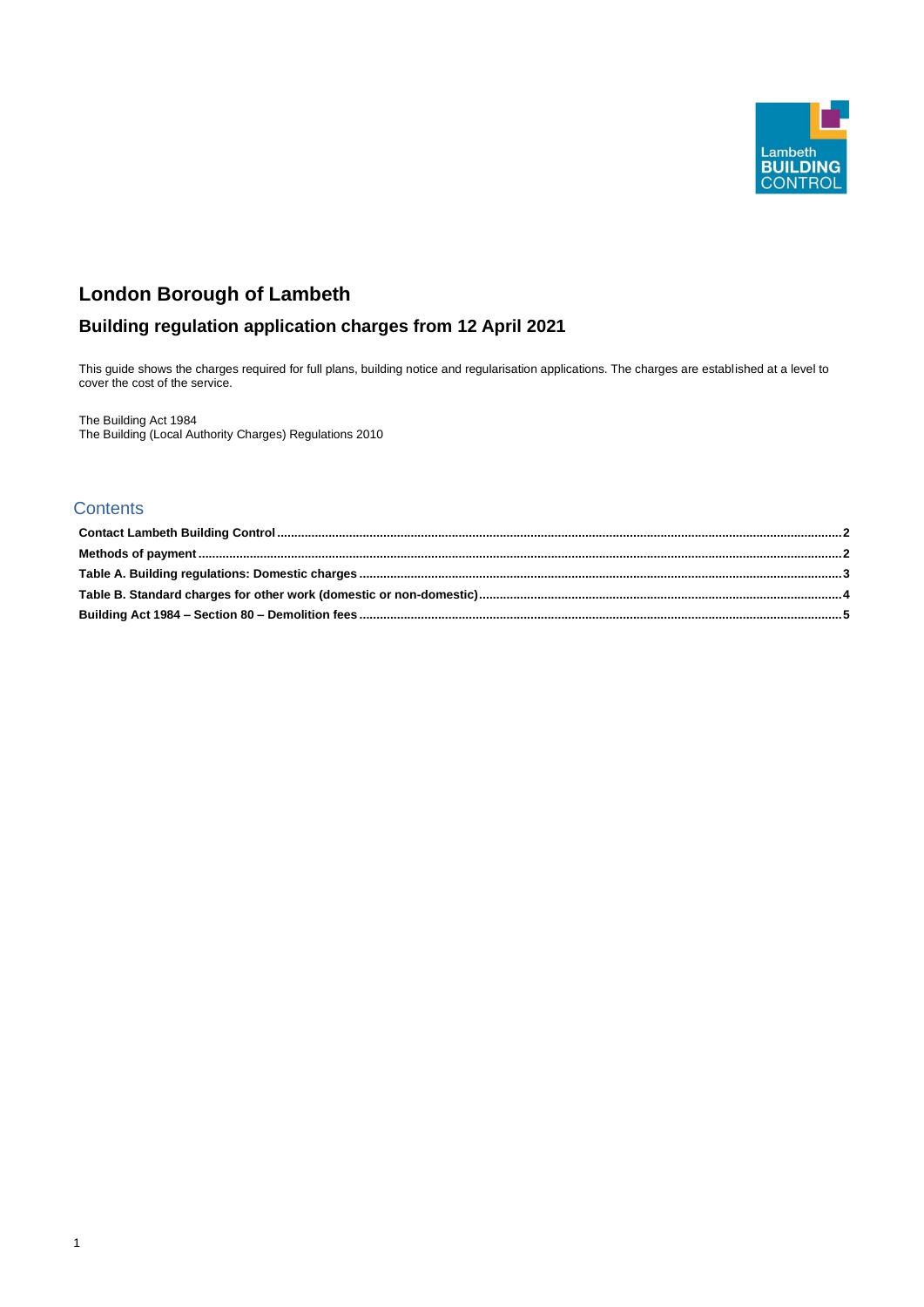#### 2

### <span id="page-1-0"></span>**Contact Lambeth Building Control**

| Telephone: | 020 7926 1150                  |
|------------|--------------------------------|
| Email:     | buildingcontrol@lambeth.gov.uk |

**Postal address:** Building Control London Borough of Lambeth PO Box 734 Winchester SO23 5DG

#### <span id="page-1-1"></span>**Methods of payment**

You can pay your application fee online, credit/debit card or cheque.

#### **Payment online**

Please see our website for details of how to pay online: [www.lambeth.gov.uk/buildingcontrol](http://www.lambeth.gov.uk/buildingcontrol)

#### **Payment by credit or debit card**

You can pay by credit or debit card over the phone. Usually we will contact you for outstanding payments once we have received and registered your application, however, in the event that this has not happened and you have received an application reference number, then you can call us by phone on 020 7926 1150 with your debit and credit card details.

#### **Payment by cheque**

Cheques should be made payable to 'London Borough of Lambeth' and be sent to Building Control, London Borough of Lambeth, PO Box 734, Winchester, SO23 5DG. Please write the address of the application property and, if you have it, the application reference number on the back of the cheque. This will help us process your payment quickly and efficiently.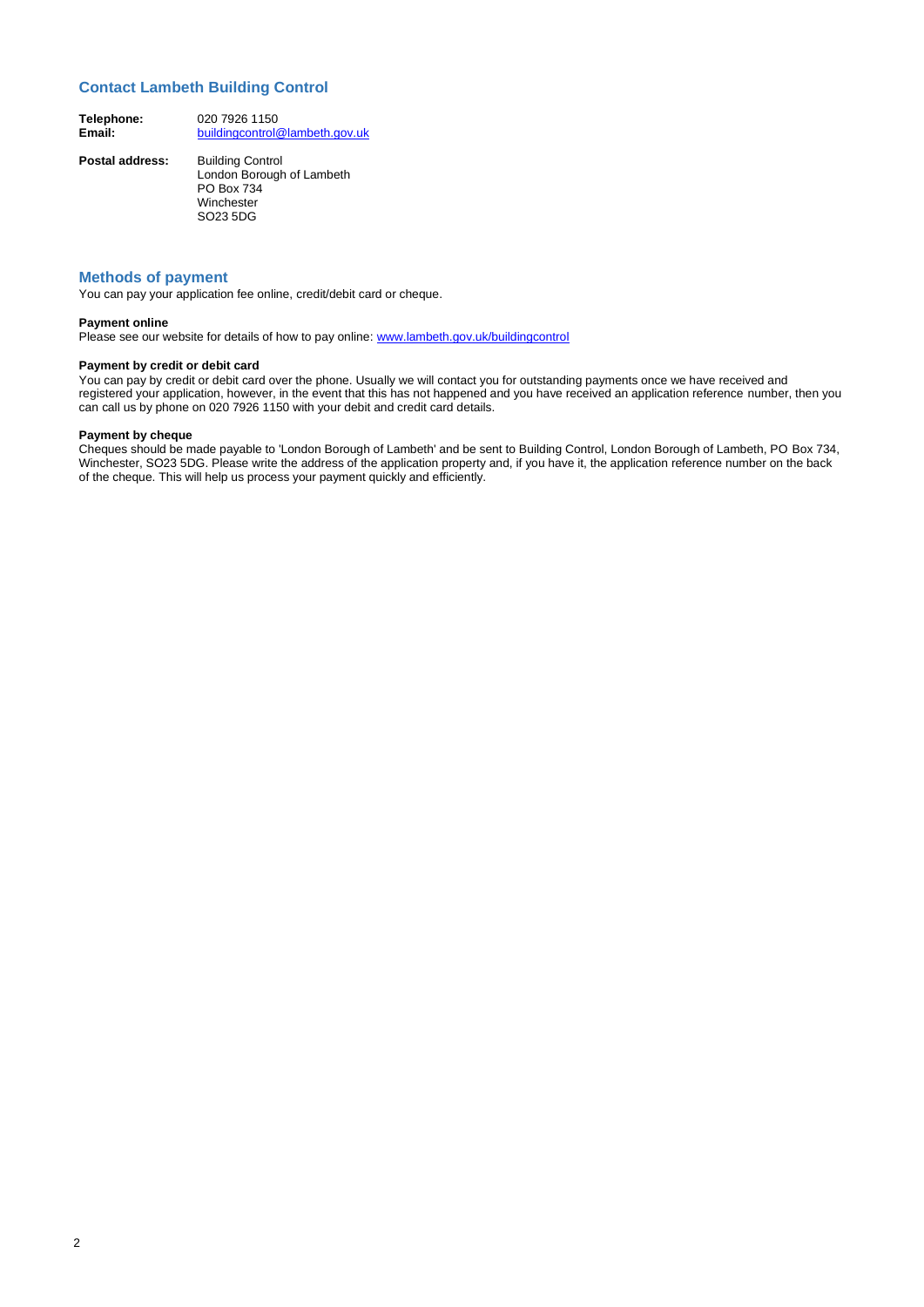## **Table A. Building regulations: Domestic charges**

Standard charges for small domestic buildings, extensions, and alterations.

The whole fee is to be paid on submission if work does not start within 3 years of the submission date the application will expire. If this is the case a refund of the inspection charge can be issued. This needs to be requ

Note: all areas are calculated as internal floor areas.

VAT is charged at the current rate of 20% except for Regularisations which are charged with an additional 20% but do not carry VAT.

<span id="page-2-0"></span>

| <b>Type of Building Work</b>                             | <b>Full Plans Charge</b><br>(E)                                                                  | <b>VAT @ 20%</b><br>(E) | <b>Total Full Plan</b><br>Charge (£) | <b>Building Notice</b><br>Charge (£) | VAT @ 20% (£)  | <b>Total Building</b><br><b>Notice Charge (£)</b> | <b>Regularisation Charge (£)</b> |  |
|----------------------------------------------------------|--------------------------------------------------------------------------------------------------|-------------------------|--------------------------------------|--------------------------------------|----------------|---------------------------------------------------|----------------------------------|--|
| <b>Garages and Carports</b>                              | 399.00                                                                                           | 79.80                   | 478.80                               | 399.00                               | 79.80          | 478.80                                            | 478.80                           |  |
| Loft Conversion up to 40m <sup>2</sup>                   | 649.00                                                                                           | 129.80                  | 778.80                               | 649.00                               | 129.80         | 778.80                                            | 778.80                           |  |
| Loft Conversion > $40m^2$ up to<br>60m <sup>2</sup>      | 699.00                                                                                           | 139.80                  | 838.80                               | 699.00                               | 139.80         | 838.80                                            | 838.80                           |  |
| Loft Conversion $> 60m^2$                                | Individual Assessment. Please contact Lambeth Building Control for a fee quote on 020 7926 1150. |                         |                                      |                                      |                |                                                   |                                  |  |
| Domestic Extension (up to<br>$40m^2$ )                   | 624.00                                                                                           | 124.80                  | 748.80                               | 624.00                               | 124.80         | 748.80                                            | 748.80                           |  |
| Domestic Extension $>$ 40m <sup>2</sup> up<br>to $60m^2$ | 749.00                                                                                           | 149.80                  | 898.80                               | 749.00                               | 149.80         | 898.80                                            | 898.80                           |  |
| Domestic Extension $> 60m^2$                             | Individual Assessment. Please contact Lambeth Building Control for a fee quote on 020 7926 1150. |                         |                                      |                                      |                |                                                   |                                  |  |
| Installation of Stair Lift or Ramp<br>to a Dwelling      | Free of charge                                                                                   | Free of charge          | Free of charge                       | Free of charge                       | Free of charge | Free of charge                                    | Free of charge                   |  |
| Installation of Stair Lift or Ramp<br>to a Dwelling      | Free of charge                                                                                   | Free of charge          | Free of charge                       | Free of charge                       | Free of charge | Free of charge                                    | Free of charge                   |  |
| Domestic Underpinning up to<br>5m                        | 350.00                                                                                           | 70.00                   | 420.00                               | 350.00                               | 70.00          | 420.00                                            | 420.00                           |  |
| <b>Basement Extension</b>                                | 1,023.00                                                                                         | 204.60                  | 1,227.60                             | 1,023.00                             | 204.60         | 1,227.60                                          | 1227.60                          |  |
| Domestic Electrical Wiring per<br><b>Dwelling</b>        | 296.17                                                                                           | 59.23                   | 355.40                               | 296.17                               | 59.23          | 355.40                                            | 355.40                           |  |
| Installation of a Heating<br>Appliance                   | 173.06                                                                                           | 34.61                   | 207.67                               | 173.06                               | 34.61          | 207.67                                            | 207.67                           |  |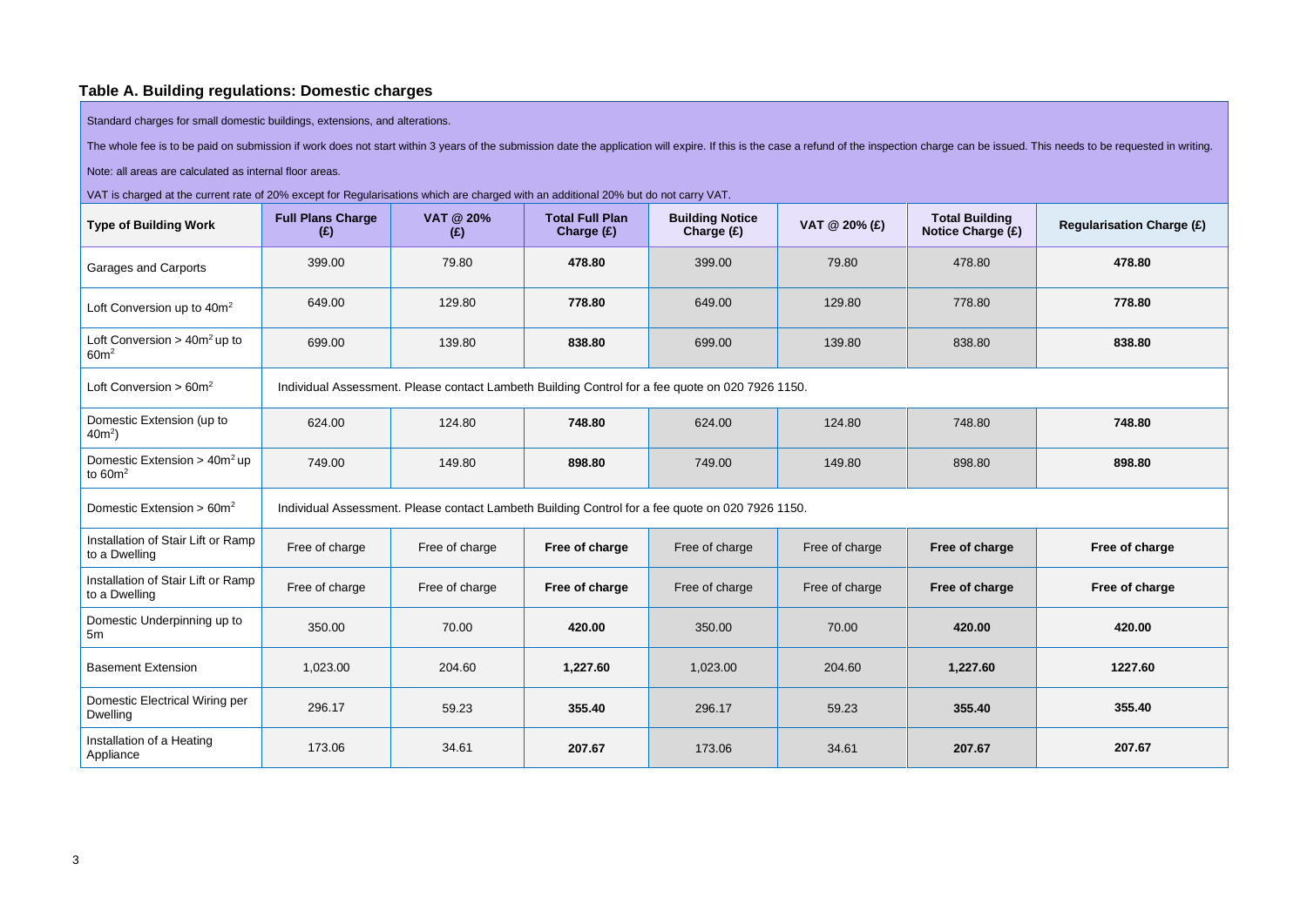## **Table B. Standard charges for other work (domestic or non-domestic)**

Other Building Regulations charges for work not described in Table A

VAT is charged at the current rate of 20% except for Regularisations which are charged with an additional 20% but do not carry VAT.

The fee may be affected by a risk assessment of your project. Should the contractor require additional inspections to that quoted, then this may be recharged at the completion of works.

| ion of works.                                     |                                  |
|---------------------------------------------------|----------------------------------|
| <b>Total Building</b><br><b>Notice Charge (£)</b> | <b>Regularisation Charge (£)</b> |
| 239.40                                            | 239.40                           |
| 359.40                                            | 359.40                           |
|                                                   |                                  |
|                                                   |                                  |

| <b>Type of Building Work</b> | <b>Full Plans Charge</b><br>(£) | <b>VAT @ 20%</b><br>(E)                                                                          | <b>Total Full Plan</b><br>Charge $(E)$ | <b>Building Notice</b><br>Charge $(E)$ | VAT $@$ 20% $(E)$ | <b>Total Building</b><br>Notice Charge (£) | <b>Regularisation</b> |
|------------------------------|---------------------------------|--------------------------------------------------------------------------------------------------|----------------------------------------|----------------------------------------|-------------------|--------------------------------------------|-----------------------|
| £0.00 to £1000               | 199.50                          | 39.90                                                                                            | 239.40                                 | 199.50                                 | 39.90             | 239.40                                     | 239.40                |
| £1000.01 to £5000            | 299.50                          | 59.90                                                                                            | 359.40                                 | 299.50                                 | 59.90             | 359.40                                     | 359.40                |
| $£5000.01$ upwards           |                                 | Individual Assessment. Please contact Lambeth Building Control for a fee quote on 020 7926 1150. |                                        |                                        |                   |                                            |                       |

VAT is charged at the current rate of 20% except for Regularisations which are charged with an additional 20% but do not carry VAT.

<span id="page-3-0"></span>The fee may be affected by a risk assessment of your project. Should the contractor require additional inspections to that quoted, then this may be recharged at the completion of works.